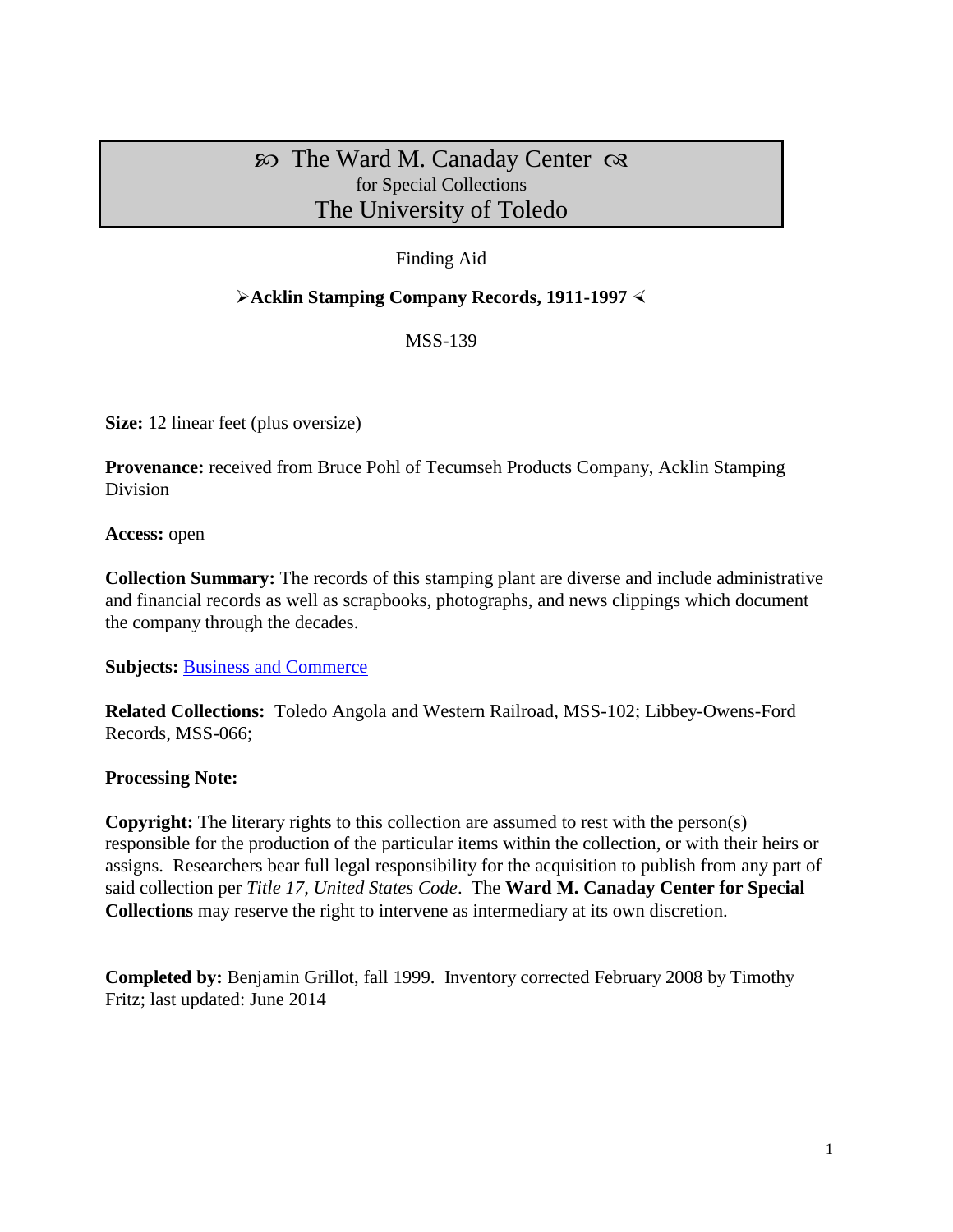#### **Historical Sketch**

In 1911, Grafton Molen Acklin, manager of the Toledo Machine and Tool Company, decided to resign from that position and go into business with his three sons - James M., Donald R. and William Collord. Together they opened the Acklin Stamping Company, a Tool and Die Factory, on the 1600 block of Dorr Street. By 1925 the business had outgrown the facilities on Dorr Street and a new factory was constructed at 1925 Nebraska Avenue. The new factory was considered one of the largest and finest factories in Toledo. During this period the company stamped Automotive Parts, parts for Vending Machines, Fuse Socket Holders, and Lawn Mowers. Grafton Molen Acklin passed away on December 17th, 1926, leaving the company in the hands of his son - James.

In 1925 the plant moved from Dorr Street to a 1925 Nebraska Avenue. The new plant, with its 90,000 square feet was one of the largest in the country. During the depression the company suffered cutbacks, but was able to remain in business, unlike several of its competitors. James Acklin died tragically in a car accident in 1936, leaving control of the company to his brother William. In 1937 the plant was unionized by a 96% majority vote in a National Labor Review Board election.

In 1939 William Acklin passed away and the company was transferred to three Acklin Executives -- Mr. Greenhill, Mr. Graper, and Mr. Beeman, with Mr. Graper taking over the Presidents title. During the late 1930's Acklin began producing depth charges and other munitions for the British and Swedish governments. When America entered the war Acklin became an important production facility for 75mm, 40mm, and 20mm shell casings, gun mounts, and even parts for the atomic bomb.

Following the war Acklin's production became increasingly geared to the production of compressor housings for Tecumseh Products, housings that were used in the booming refrigeration and air conditioning business. The cyclic economic difficulties involved in these businesses made things increasingly difficult for Acklin, until in 1952 Acklin was purchased by Tecumseh Products. In 1954 Acklin formally became a Division of Tecumseh Products and for the next 44 years would produce the bulk of compressor housings used by Tecumseh Products.

In 1999, Tecumseh Products, following failed contract negotiations, closed the Acklin Stamping Division. The doors never closed completely though thanks to a young entrepreneur - Howard Ice. Purchasing the company from Tecumseh and retaining roughly 30 employees, Mr. Ice continues to stamp compressor housings for Tecumseh products, but is also aggressively pursuing other contracts and opportunities, hoping to revive and expand Acklin Stamping for the future.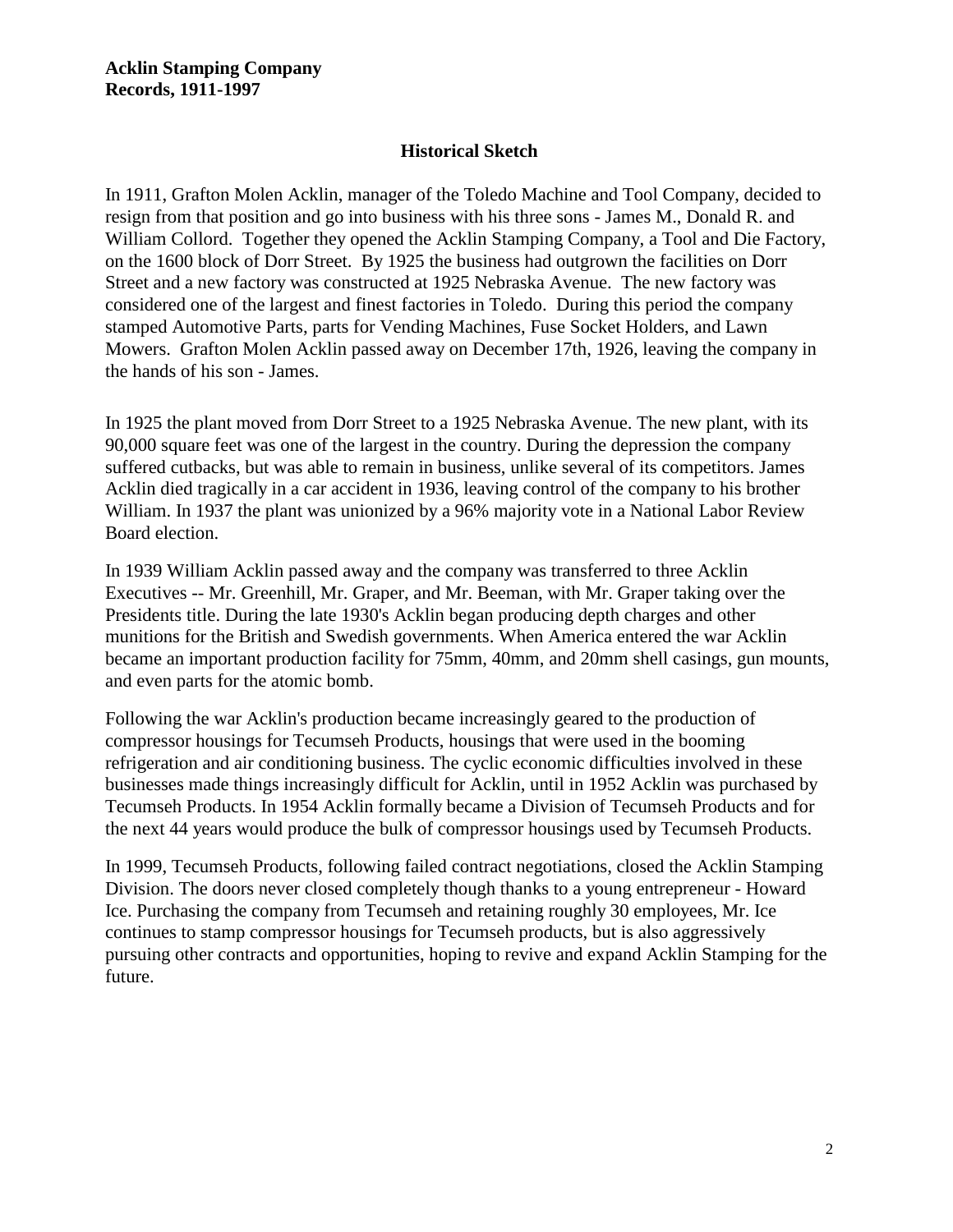### **Scope and Content Note**

The Acklin Stamping Company Records is divided into six primary series: Administrative Materials, Blueprints and Die Drawings, Ephemera, Financial Materials, Photographs, Negatives and Videotapes, Printed Materials. A seventh series contains Oversize Materials which includes items from each of the previous series.

The first series, Administrative Materials contains the following subseries: Assessments, Correspondence, Manuals, Obsolete Tool Dispositions, Production Orders, and Retirement Materials.

Assessments consist of studies performed by external organizations in order to determine Acklin's status. Included in this subseries is a Production Study conducted by the U.S. Government determining Acklin's readiness to produce Case Cartridges, as well as an Employee Survey conducted in 1992. The correspondence in this collection is spotty at best, and comes from the years 1970, 1992-1993. The manuals include a Procedure Manual given to new employees created in 1939, as well as a service manual and a Manual received at a 1950's Leadership Conference. Obsolete Tool Dispositions are the records of parts made for various companies and are arranged alphabetically by company. Production Orders are orders received from various companies and are also arranged alphabetically by company. Retirement Materials includes correspondence dealing with the Acklin Pension and Retirement Fund, as well as a scrapbook containing photographs and ephemera from retiring employees.

The second series, Blueprints, contains drawings of the layout of the plant.

The third series, Ephemera, includes various pieces of memorabilia, including a guest book from the 1997 Open House, C.F. Greenhill's Society of Automotive Engineers Certificate, as well as Mr. Greenhill's scrapbook (which contains a 1918 recipe for Apricot Brandy!).

Financial Materials, documenting the economic health of the company, make up the fourth series. Included in this series are Cash Books, Journals, Ledgers, Purchase Registers, Reports and Stock Certificates.

The extensive amounts of photographs, negatives and videotape contained in this collection are organized under series five. The photographs are divided into four primary categories -- Building, Machinery, People, and Products, and two smaller categories -- Safety, and World War II Production. Within each category the photographs are divided according to size, and separated according to color or black and white. The criteria for selection into each category was importance -- If machinery seemed to be the most important thing in the photograph, it was placed in the machinery category, even if there were also people in the photograph. The negatives are divided into the six categories as well, one folder per category. In addition, two videotapes are housed in the collection, dating from an open house held in 1997, the first of which documents the events of the party held at the Open House, and shows a tour of the plants' facilities. The second documents a "museum" created at the Open house, including many of the historical materials now housed in this collection.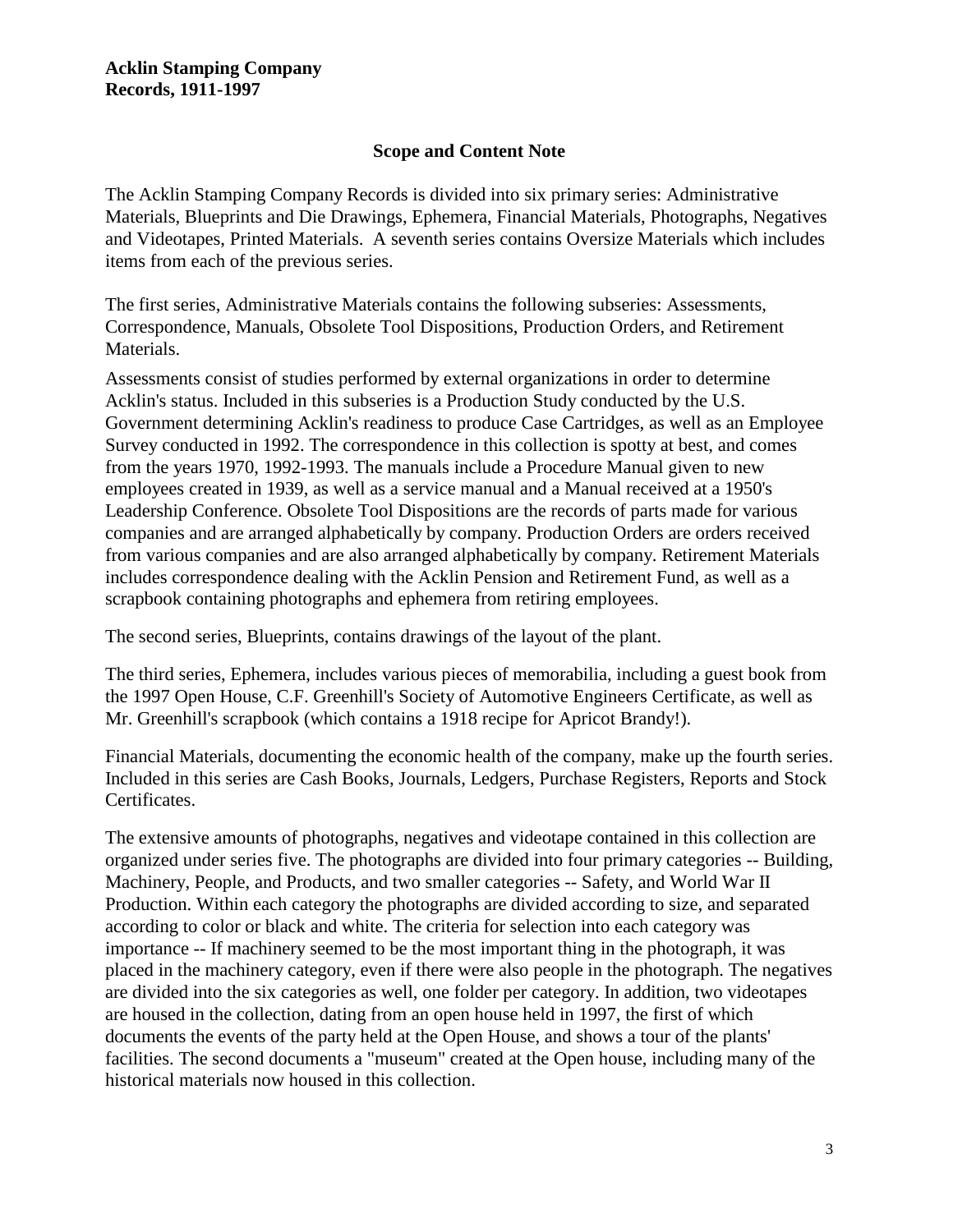#### **Series List**

S1. Administrative Materials

Assessments Correspondence Manuals Obsolete Tool Dispositions Production Orders Retirement Materials

- S2. Blueprints and Die Drawings **Blueprints** Die Drawings - Obsolete Tracings (c. 1940's - 1950's) Die Drawings - Active and Obsolete - Compressors (c. 1960's)
- S3. Ephemera
- S4. Financial Materials Cash Books Journals Ledgers Purchase Register Reports Stock Certificates
- S5. Photographs, Negatives and Videotape Photographs - Building
	- Photographs Machinery Photographs - People Photographs - Products Photographs - Safety Photographs - WWII Negatives Video Tapes
- S6. Printed Materials Brochures News Clippings Newspapers - Acklin Press Newspapers – Other
- S7. Oversize Materials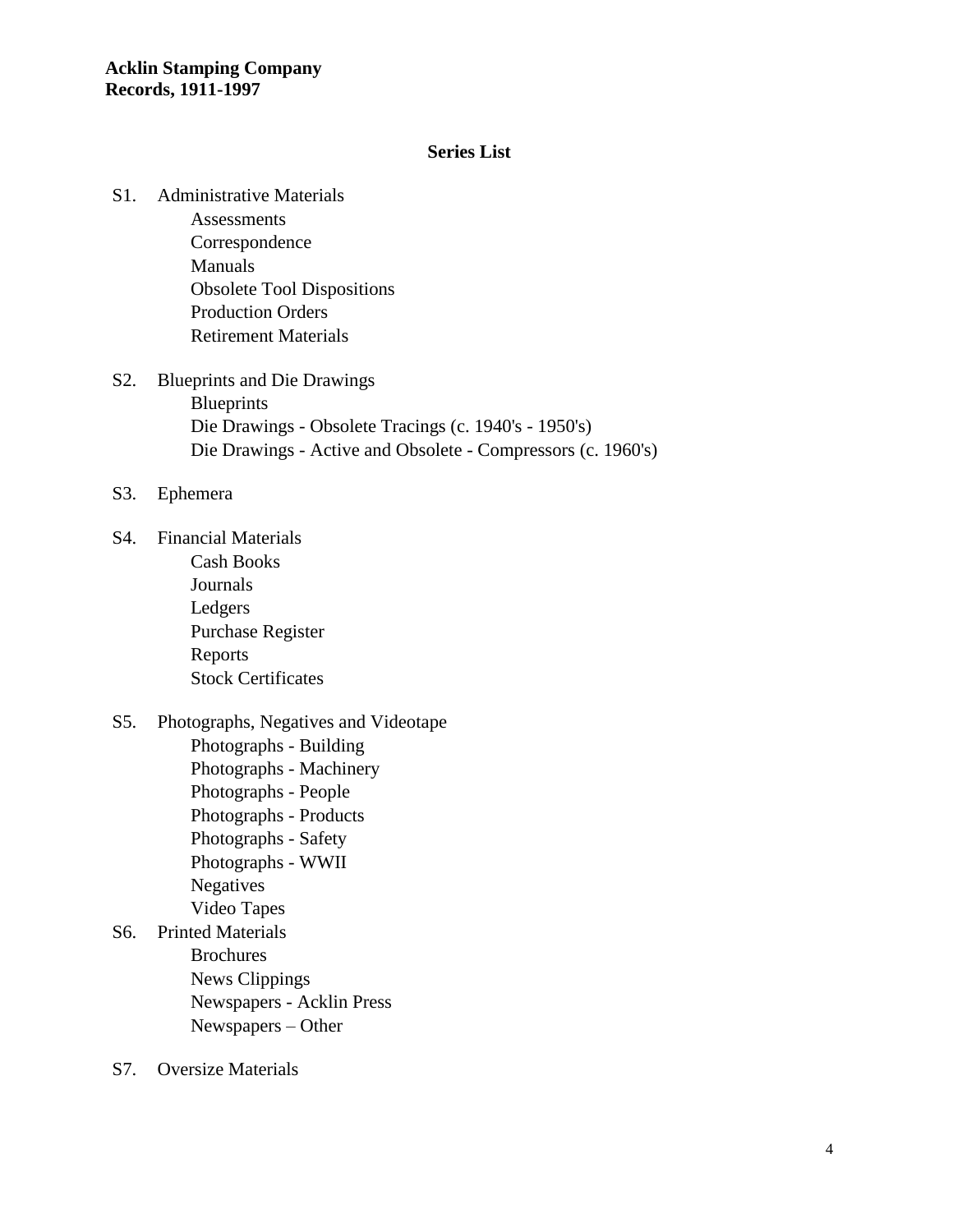## **Folder List**

## **Box Folder Description**

#### **S1. Administrative Materials**

#### **Assessments**

| $\overline{4}$ | $\sim$ | Production Study for the Manufacture of Case Cartridges, 1940 (1 of 2) |
|----------------|--------|------------------------------------------------------------------------|
| $\Delta$       |        | Production Study for the Manufacture of Case Cartridges, 1940 (2 of 2) |
|                |        | Survey of Employees, 1992                                              |

## **Correspondence**

|  | Correspondence, 1970, 1992-1993 |
|--|---------------------------------|
|--|---------------------------------|

## **Manuals**

- 5 Management Leadership Conference Manual, n.d. (c. 1950's)
- 6 Procedure Manual, 1949
- 7 Service Manual Hermetic Compressor, 1995

## **Obsolete Tool Dispositions**

| $\mathbf{1}$   | 8              | Obsolete Tool Dispositions, A, 1940-1957 (1 of 3)                  |
|----------------|----------------|--------------------------------------------------------------------|
| $\mathbf{1}$   | 9              | Obsolete Tool Dispositions, A, 1940-1957 (2 of 3)                  |
| $\mathbf{1}$   | 10             | Obsolete Tool Dispositions, A, 1940-1957 (3 of 3)                  |
| $\mathbf{1}$   | 11             | Obsolete Tool Dispositions, B, 1940-1956 (1 of 3)                  |
| $\mathbf{1}$   | 12             | Obsolete Tool Dispositions, B, 1940-1956 (2 of 3)                  |
| $\mathbf{1}$   | 13             | Obsolete Tool Dispositions, B, 1940-1956 (2 of 3)                  |
| $\mathbf{1}$   | 14             | Obsolete Tool Dispositions, Bendix Corporation, 1940-1956 (1 of 2) |
| $\mathbf{1}$   | 15             | Obsolete Tool Dispositions, Bendix Corporation, 1940-1956 (2 of 2) |
| $\mathbf{1}$   | 16             | Obsolete Tool Dispositions, C, 1941-1954 (1 of 3)                  |
| $\mathbf{1}$   | 17             | Obsolete Tool Dispositions, C, 1941-1954 (2 of 3)                  |
| $\mathbf{1}$   | 18             | Obsolete Tool Dispositions, C, 1941-1954 (3 of 3)                  |
| $\overline{2}$ | $\mathbf{1}$   | Obsolete Tool Dispositions, C-D, 1940-1956 (1 of 3)                |
| $\overline{2}$ | $\overline{2}$ | Obsolete Tool Dispositions, C-D, 1940-1956 (2 of 3)                |
| $\overline{2}$ | 3              | Obsolete Tool Dispositions, C-D, 1940-1956 (3 of 3)                |
| $\overline{2}$ | $\overline{4}$ | Obsolete Tool Dispositions, D-E, 1940-1956 (1 of 3)                |
| $\overline{2}$ | 5              | Obsolete Tool Dispositions, D-E, 1940-1956 (2 of 3)                |
| $\overline{2}$ | 6              | Obsolete Tool Dispositions, D-E, 1940-1956 (3 of 3)                |
| $\overline{2}$ | 7              | Obsolete Tool Dispositions, F-J, 1940-1956 (1 of 4)                |
| $\overline{2}$ | 8              | Obsolete Tool Dispositions, F-J, 1940-1956 (2 of 4)                |
| $\overline{2}$ | 9              | Obsolete Tool Dispositions, F-J, 1940-1956 (3 of 4)                |
| $\overline{2}$ | 10             | Obsolete Tool Dispositions, F-J, 1940-1956 (4 of 4)                |
|                |                |                                                                    |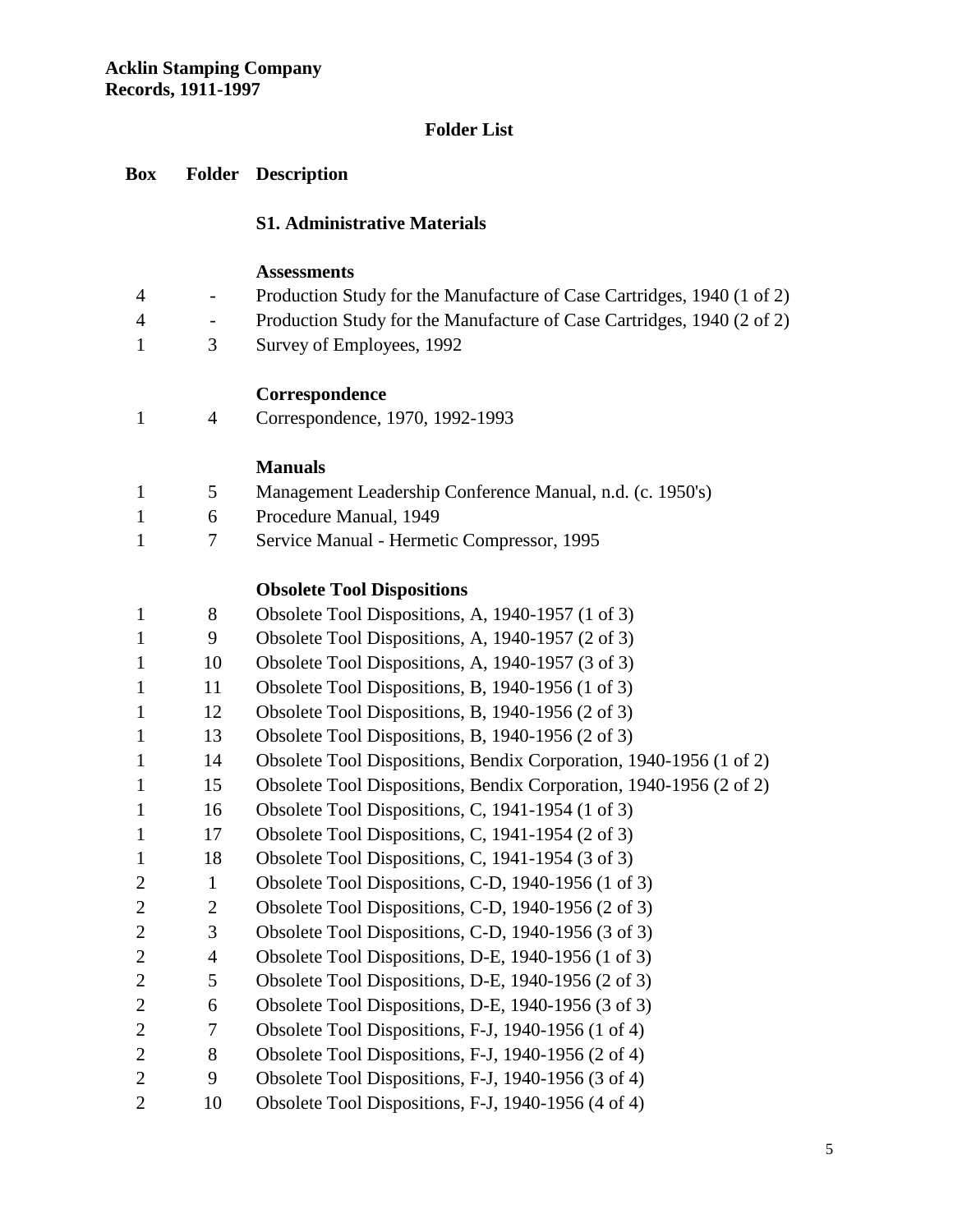| $\mathbf{2}$   | 11             | Obsolete Tool Dispositions, K-M, 1940-1956 (1 of 3)               |
|----------------|----------------|-------------------------------------------------------------------|
| $\overline{2}$ | 12             | Obsolete Tool Dispositions, K-M, 1940-1956 (2 of 3)               |
| $\overline{2}$ | 13             | Obsolete Tool Dispositions, K-M, 1940-1956 (3 of 3)               |
| $\overline{2}$ | 14             | Obsolete Tool Dispositions, Michigan Leather, 1940-1965 (1 of 3)  |
| $\mathbf{2}$   | 15             | Obsolete Tool Dispositions, Michigan Leather, 1940-1965 (2 of 3)  |
| $\mathbf{2}$   | 16             | Obsolete Tool Dispositions, Michigan Leather, 1940-1965 (3 of 3)  |
| $\overline{2}$ | 17             | Obsolete Tool Dispositions, N-S, 1940-1956 (1 of 4)               |
| $\overline{2}$ | 18             | Obsolete Tool Dispositions, N-S, 1940-1956 (2 of 4)               |
| $\overline{2}$ | 19             | Obsolete Tool Dispositions, N-S, 1940-1956 (3 of 4)               |
| $\overline{2}$ | 20             | Obsolete Tool Dispositions, N-S, 1940-1956 (4 of 4)               |
| $\mathfrak{Z}$ | $\mathbf{1}$   | Obsolete Tool Dispositions, S-T, 1940-1956 (1 of 4)               |
| 3              | $\overline{2}$ | Obsolete Tool Dispositions, S-T, 1940-1956 (2 of 4)               |
| 3              | 3              | Obsolete Tool Dispositions, S-T, 1940-1956 (3 of 4)               |
| 3              | $\overline{4}$ | Obsolete Tool Dispositions, S-T, 1940-1956 (4 of 4)               |
| 3              | 5              | Obsolete Tool Dispositions, Tecumseh Products, 1940-1956 (1 of 2) |
| 3              | 6              | Obsolete Tool Dispositions, Tecumseh Products, 1940-1956 (2 of 2) |
| 3              | 7              | Obsolete Tool Dispositions, Tecumseh Products, 1940-1972          |
| 3              | 8              | Obsolete Tool Dispositions, Tecumseh Products, 1954-1980 (1 of 4) |
| $\mathfrak{Z}$ | 9              | Obsolete Tool Dispositions, Tecumseh Products, 1954-1980 (2 of 4) |
| 3              | 10             | Obsolete Tool Dispositions, Tecumseh Products, 1954-1980 (3 of 4) |
| 3              | 11             | Obsolete Tool Dispositions, Tecumseh Products, 1954-1980 (4 of 4) |
| 3              | 12             | Obsolete Tool Dispositions, U-Z, 1944-1971 (1 of 3)               |
| 3              | 13             | Obsolete Tool Dispositions, U-Z, 1944-1971 (2 of 3)               |
| 3              | 14             | Obsolete Tool Dispositions, U-Z, 1944-1971 (3 of 3)               |

### **Production Orders**

- 15 Production Orders, Obsolete, 1958-1985 (1 of 2)
- 16 Production Orders, Obsolete, 1958-1985 (2 of 2)
- 17 Production Orders, A-T (largely Tecumseh Products), 1965-1979 (1 of 3)
- 18 Production Orders, A-T (largely Tecumseh Products), 1965-1979 (2 of 3)
- 19 Production Orders, A-T (largely Tecumseh Products), 1965-1979 (3 of 3)

### **Retirement Materials**

- 20 Retirement Materials, Correspondence re: Pension, 1957-1992 (1 of 2)
- 21 Retirement Materials, Correspondence re: Pension, 1957-1992 (2 of 2)
- 22 Retirement Materials, Scrapbook, 1995 & n.d. (1 of 2)
- 23 Retirement Materials, Scrapbook, 1995 & n.d. (2 of 2)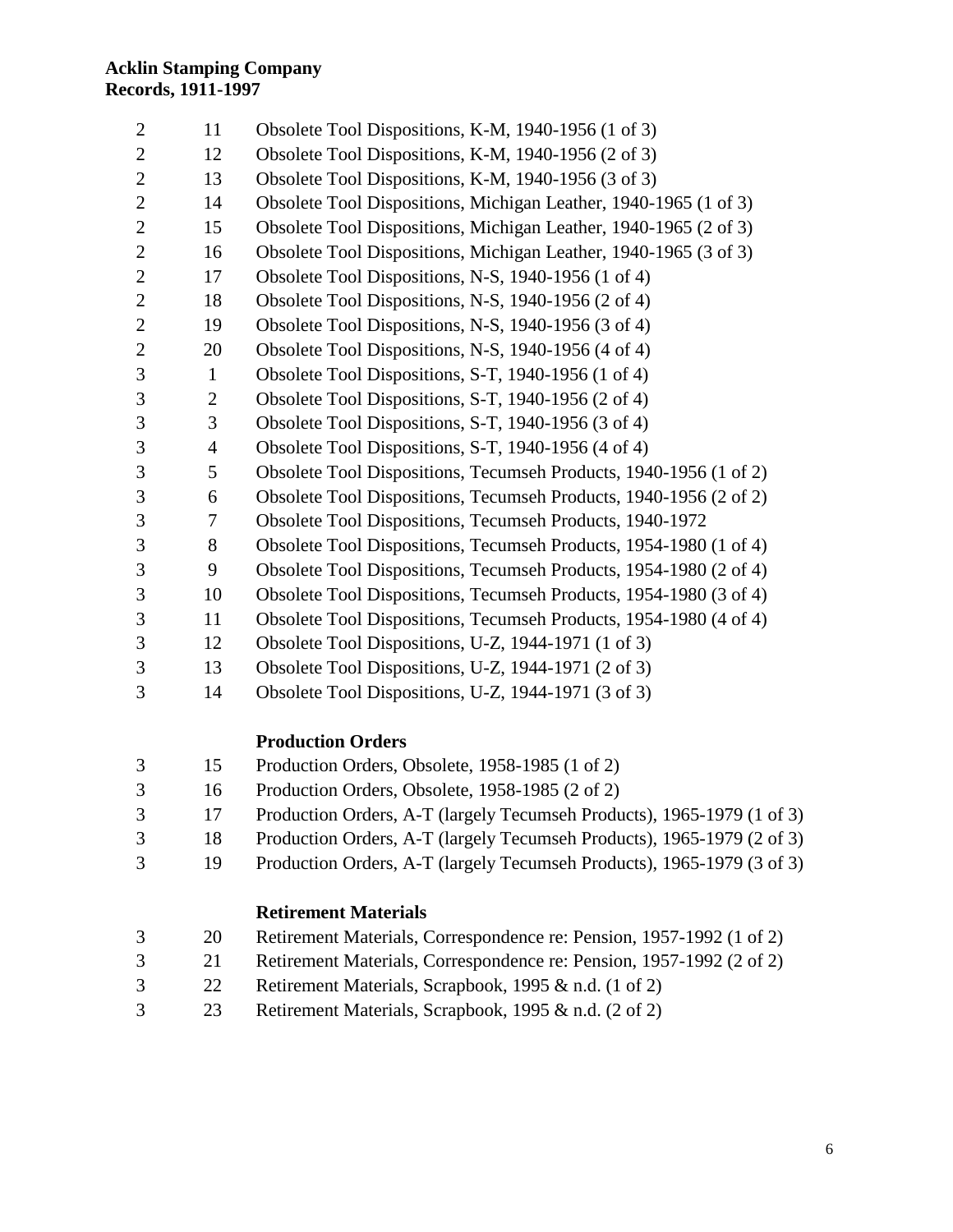| 1            | 36 | <b>S2. Blueprints</b>                                                |
|--------------|----|----------------------------------------------------------------------|
|              |    | S3. Ephemera                                                         |
| $\mathbf{1}$ | 37 | Ephemera, Golf Outings, 1992 & n.d.                                  |
| 1            | 38 | Ephemera, Various, n.d.                                              |
| $\mathbf{1}$ | 39 | Open House Guest Book, 1997                                          |
| $\mathbf{1}$ | 40 | <b>Freight Bill Receipts</b>                                         |
| $\mathbf{1}$ | 41 | Scrapbook, Correspondence and loose papers from, n.d. (c. 1918-1924) |
| 10           |    | Scrapbook, C.F. Greenhill, n.d. (c. 1918-1924)                       |
|              |    | <b>S4. Financial Materials</b>                                       |

## **Cash Books**

| 12 | Cash Book 1911-1915 |
|----|---------------------|
|----|---------------------|

- Cash Book, 1923-1938

## **Journals**

| 11 | Journal 1911-1914  |
|----|--------------------|
| 14 | Journal, 1923-1938 |

# **Ledgers**

| 16 |    | Ledger, 1911-1915                                                |
|----|----|------------------------------------------------------------------|
| 9  |    | Account Leger, 1915                                              |
| 6  | 16 | General Ledger, 1916-1932, Assets (1 of 2)                       |
| 6  | 17 | General Ledger, 1916-1932, Assets (2 of 2)                       |
| 6  | 18 | General Ledger, 1916-1932, Liabilities                           |
| 6  | 19 | General Ledger, 1916-1932, Profit and Loss, Revenues and Costs   |
| 6  | 20 | General Ledger, 1916-1932, Manufacturing Expenses (1 of 2)       |
| 6  | 21 | General Ledger, 1916-1932, Manufacturing Expenses (2 of 2)       |
| 6  | 22 | General Ledger, 1916-1932, Commercial Expenses                   |
| 6  | 23 | General Ledger, 1916-1932, Sundry Debtors and Creditors (1 of 3) |
| 6  | 24 | General Ledger, 1916-1932, Sundry Debtors and Creditors (2 of 3) |
| 6  | 25 | General Ledger, 1916-1932, Sundry Debtors and Creditors (3 of 3) |
| 5  |    | Payroll Ledgers, On 8 Rolls of Microfilm, 1923-1951              |
| 13 |    | Stockholder's Ledger, 1927-1946                                  |
|    |    | <b>Purchase Register</b>                                         |
| 19 |    | Purchase Register, 1911-1914                                     |

- Purchase Register, 1911-1914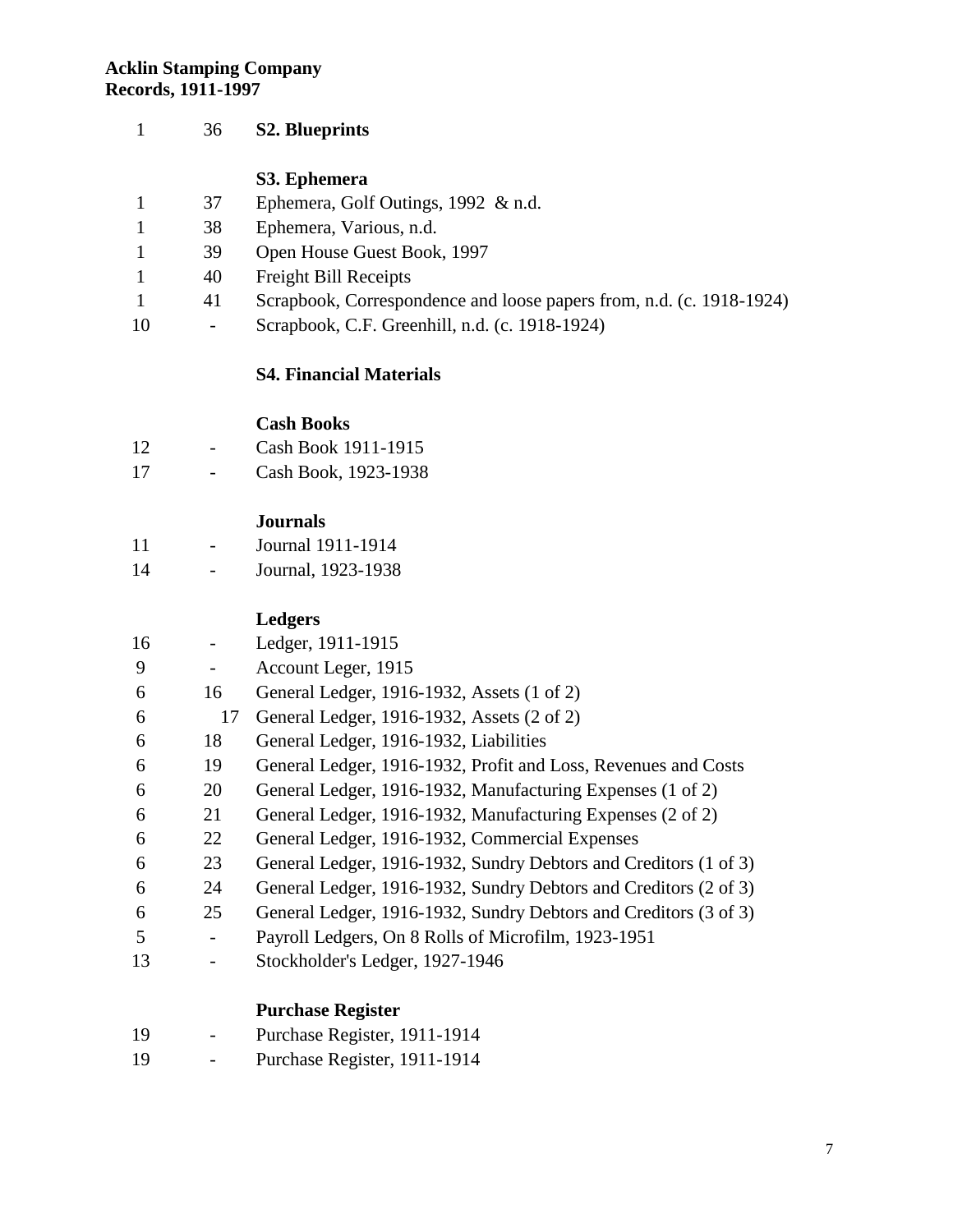### **Reports**

| 6 | 26 | Actuarial Report, 1950             |
|---|----|------------------------------------|
| 6 |    | Reports to Stockholders, 1977-1979 |

#### **Stock Certificates**

- Bound Stock Certificates, 1924-1937
- Bound Stock Certificates, 1946-1949
- Bound Stock Certificates, 1949-1955

## **S5. Photographs, Negatives and Videotape -See Also S7. Oversize Materials for Photos**

#### **Building**

|  |  | Photographs, Building, B&W, Aerial 1946, 1950, 1953, 1969, 1971 |  |  |  |  |  |  |  |  |
|--|--|-----------------------------------------------------------------|--|--|--|--|--|--|--|--|
|--|--|-----------------------------------------------------------------|--|--|--|--|--|--|--|--|

- 2 Photographs, Building, B&W, Const Acklin Metal, Bedford In, 1950
- 3 Photographs, Building, B&W, Exterior, 1925, 1940 & n.d.
- 4 Photographs, Building, Color, Exterior, 1983-1992 & n.d.
- 5 Photographs, Building, B&W, Interior, 1940, 1970 & n.d.

#### **Machinery**

- 6 Photographs, Machinery, 8x10, B&W, n.d. (c. 1920's 1960's) (1 of 2)
- 7 Photographs, Machinery, 8x10, B&W, n.d. (c. 1920's 1960's) (2 of 2)
- 8 Photographs, Machinery, 8x10, B&W, n.d. (Numbered, with descriptions)
- 9 Photographs, Machinery, Small, B&W, n.d. (c. 1920's -1970's)
- 10 Photographs, Machinery, Color, n.d.
- 11 Photographs, Machinery, Proof Sheets

#### **People**

| 6              | 12 | Photographs, People, 8x10, B&W, At Work, n.d. (c. 1930's-1960's)       |
|----------------|----|------------------------------------------------------------------------|
| 6              | 13 | Photographs, People, 8x10, B&W, Formal Group Shots, (c. 1940's-1960's) |
| 6              | 14 | Photographs, People, 8x10, B&W, Informal Group Shots, (c. 1940's-60's) |
| 6              | 15 | Photographs, People, B&W, Portraits, c. 1940's 1980's                  |
| $\overline{7}$ | 1  | Photographs, People, Small, B&W, n.d. (c. 1930's - 1990's) (1 of 2)    |
| 7              | 2  | Photographs, People, Small, B&W, n.d. (c. 1930's - 1990's) (2 of 2)    |
| 7              | 3  | Photographs, People, Polaroids, n.d. (c. 1970's - 1990's)              |
| 7              | 4  | Photographs, People, Small, Color, n.d. (c. 1960's - 1990's) (1 of 2)  |
| 7              | 5  | Photographs, People, Small, Color, n.d. (c. 1960's - 1990's) (2 of 2)  |
| 7              | 6  | Photographs, People, Color, Golf Outings, 1989-1994 & n.d.             |
| 7              | 7  | Photographs, People, Miscellaneous, 1991 & n.d.                        |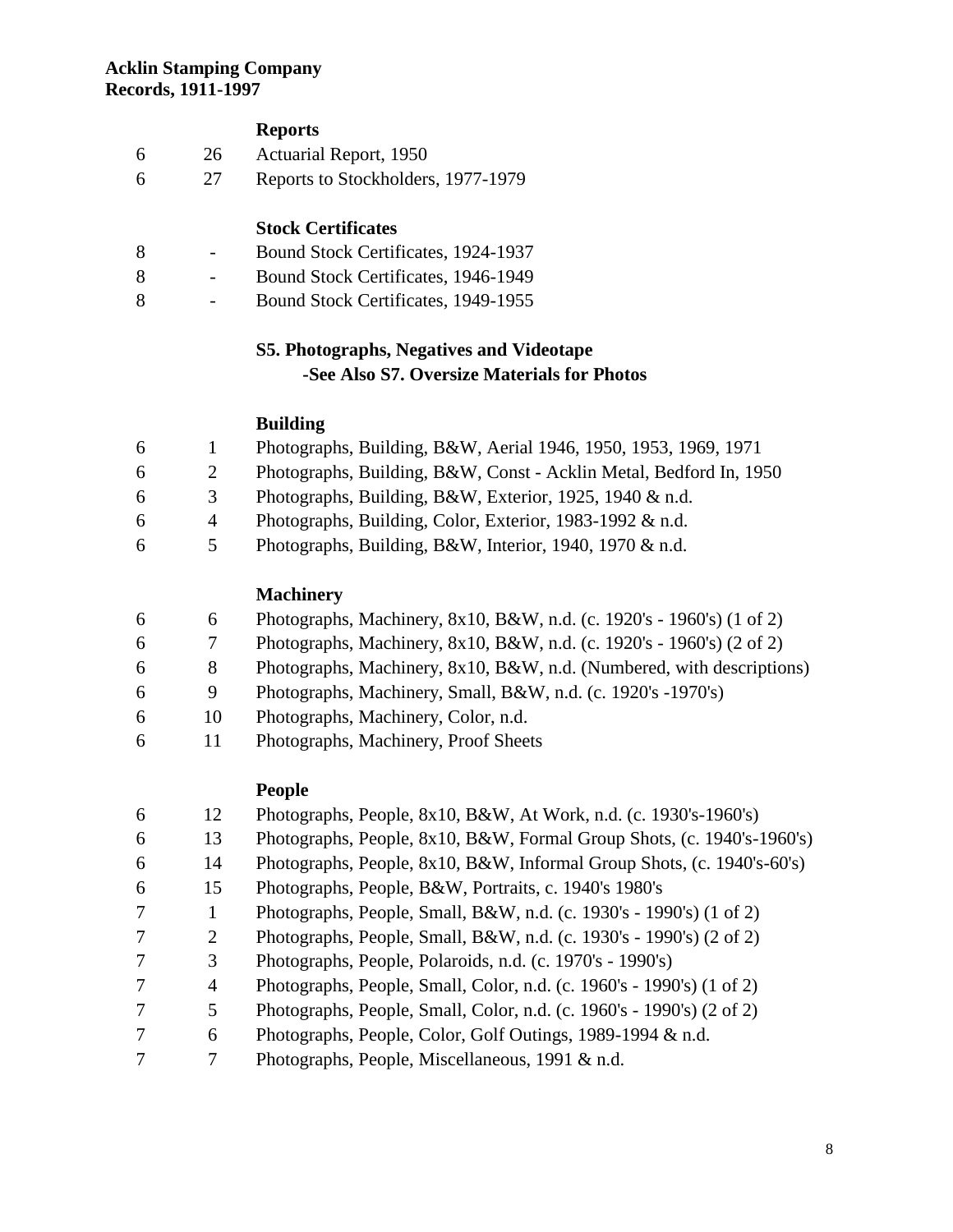#### **Products**

- 8 Photographs, Products, 8x10, B&W, Advertising, n.d.
- 9 Photographs, Products, B&W, Compressor Housings,(c. 1960's-1990's)
- 10 Photographs, Products, B&W, Raw Materials, n.d
- 11 Photographs, Products, 8x10, B&W, Various Stampings, (1 of 4)
- 12 Photographs, Products, 8x10, B&W, Various Stampings, (2 of 4)
- 13 Photographs, Products, 8x10, B&W, Various Stampings, (3 of 4)
- 14 Photographs, Products, 8x10, B&W, Various Stampings, (4 of 4)
- 15 Photographs, Products, Small, B&W, Various Stampings (1 of 2)
- 16 Photographs, Products, Small, B&W, Various Stampings (2 of 2)

### **Safety**

17 Photographs, Safety, B&W, n.d.

## **World War II Production**

18 Photographs, WWII, World War II Productions - 75mm Shells, 1943

### **Negatives**

- 19 Negatives, Building, n.d.
- 20 Negatives, Booths at Metal Show, n.d.
- 21 Negatives, Machinery, n.d.
- 22 Negatives, People, n.d. (1 of 2)
- 23 Negatives, People, n.d. (2 of 2)
- 24 Negatives, Products
- 25 Negatives, World War II

### **Video Tapes**

26 Open House 1997 (2 tapes)

### **S6. Printed Materials**

#### **Brochures**

- 1 Brochures, Company Information, 1949-1995
- 2 Brochures, Product Information, 1997

### **Newsclippings**

- 19 Newsclippings Re: Acklin Stamping, 1947-1991 & n.d.
- 20 Newsclippings Re: Industry, 1930-1945 & n.d.

#### **Newspapers - Acklin Press**